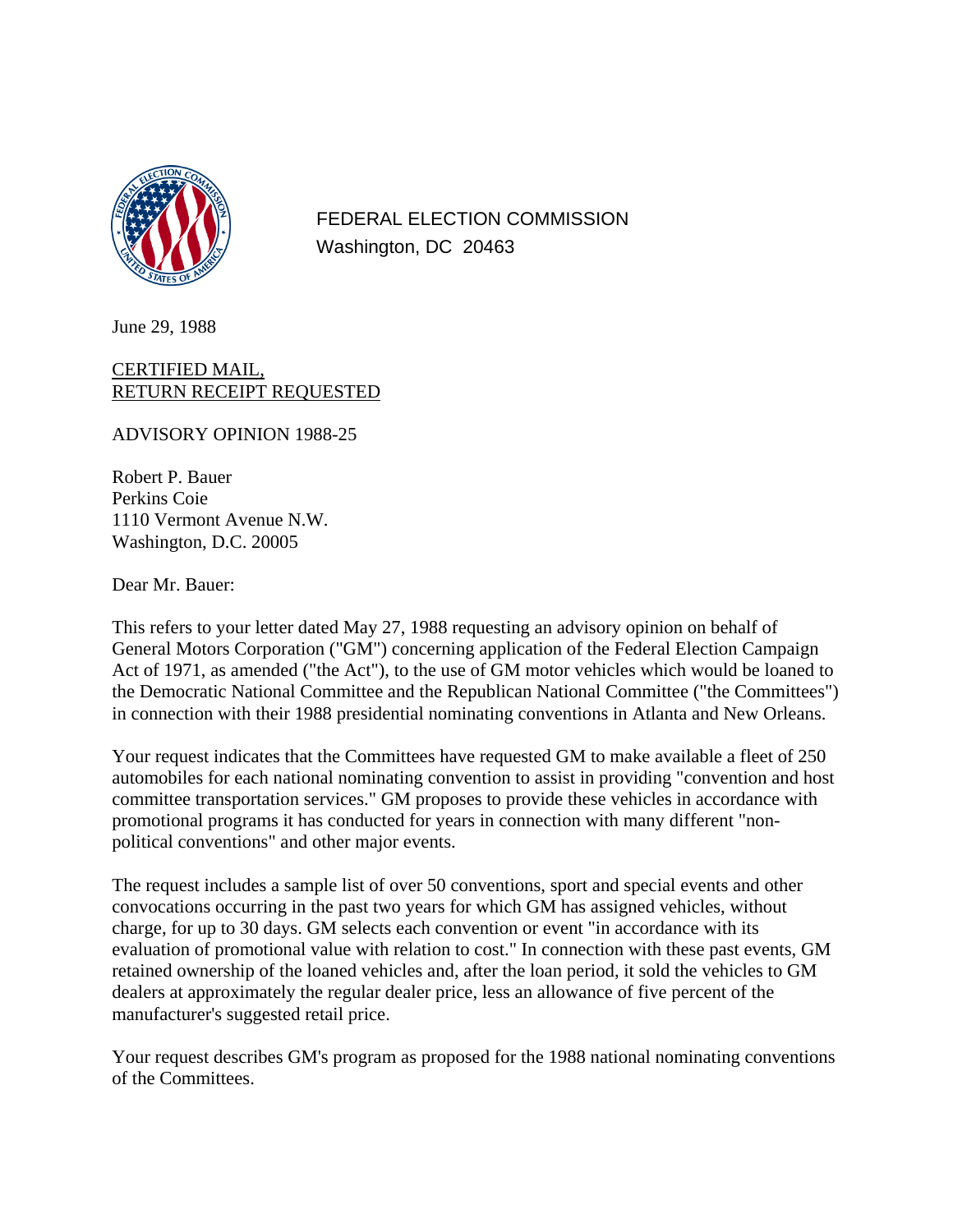GM would sell approximately 250 vehicles to participating dealers in each of the convention cities' metropolitan areas. The dealers would purchase the vehicles at the regular dealer price. In turn, the dealers would lend the vehicles to the Committees for use in connection with the conventions. Each Committee would receive an advance delivery of approximately twenty vehicles for use during the several weeks preceding the convention. The remaining vehicles would be available for use immediately before, during, and immediately after the conventions.

At the end of each convention, the vehicles would be returned to the dealers, who would dispose of them in a manner within the discretion of each dealer. GM would credit the dealers' accounts for the regular price of the vehicles and rebill the dealers for the regular price less an allowance of five percent of the manufacturer's suggested retail price of the base model. The allowance would assist the dealers in the disposition of the vehicles by covering the estimated loss of value attributable to the convention use. Vehicles that acquire over 3,000 miles would be provided an additional allowance of approximately five percent. The vehicles would also be eligible for any current incentives and liquidation allowances which GM offers on like model vehicles generally. GM would also pay the dealers an allowance intended to compensate them for the estimated fair equivalent of interest accrued on the value of the vehicles during the convention use. The maximum cost of all of the allowances to dealers by GM is estimated to be less than \$500,000.

The Committees would supply drivers for the vehicles, pay ordinary operating expenses such as gas, oil, and repairs not covered by the vehicles' warranties, and be responsible for any fines levied in connection with use. The Committees would take all actions required to license and register the vehicles and would pay all related expenses. The Committees would also procure and pay for any necessary insurance.

Unlike similar plans undertaken in connection with non-political conventions or special events, the proposed convention program would allow for local dealer ownership and control during the conventions, and for expedited service requirements and prompt local handling of any problems which may arise.

The Committees would establish a central depot for the vehicles in each convention city. GM would assign one GM employee to the vehicle depots to act as a liaison between the dealers and the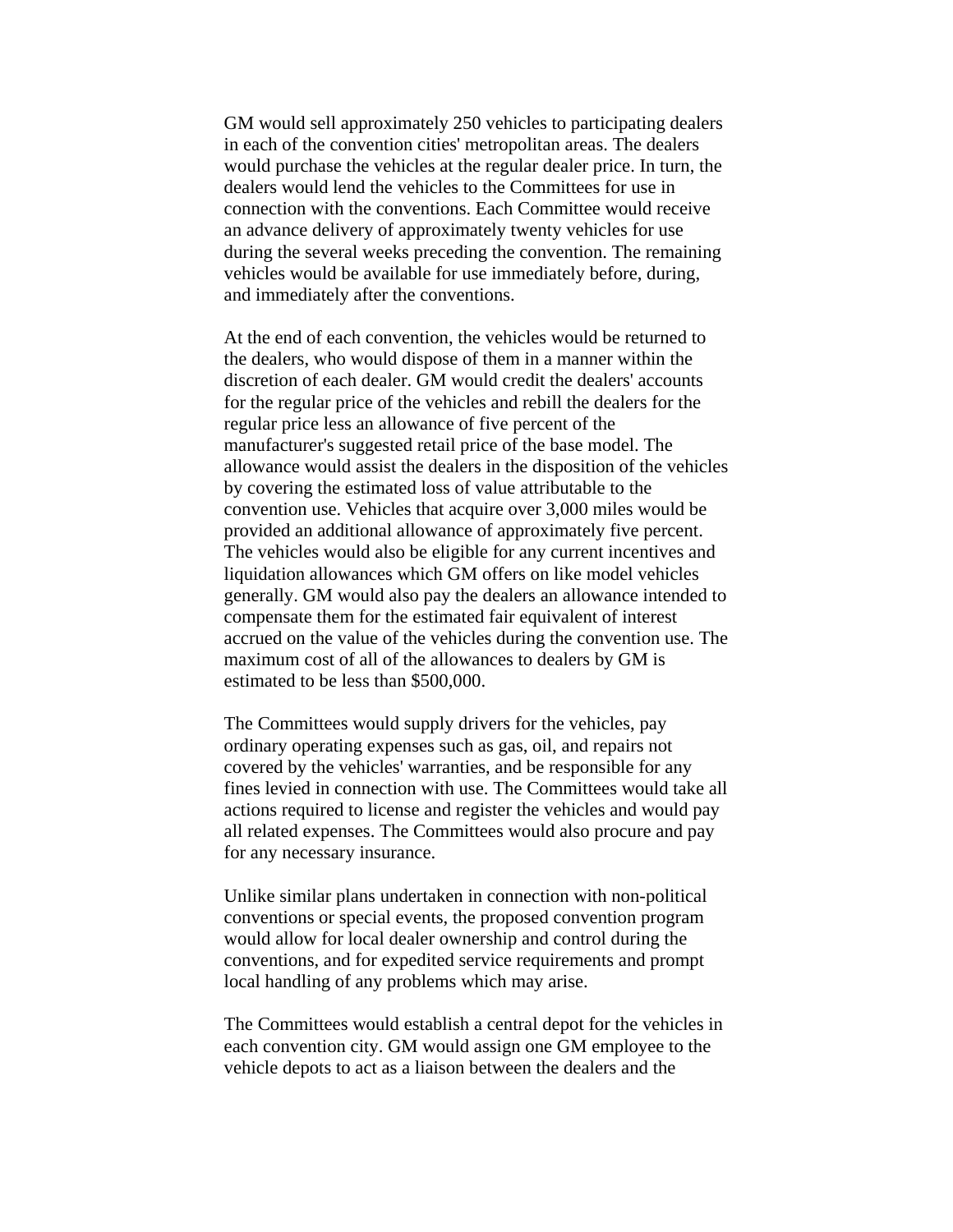Committees. If a vehicle were to need repair, the vehicle's driver would notify the liaison, who would facilitate the repair.

The Committees would designate these General Motors products as "Official Vehicles" of the Presidential nominating conventions. GM and, after the conclusion of the period of use of the vehicles, the dealers, would be authorized to make reference to the Committees' use of the vehicles, and to display the names and the trademarks of the Committees in publicity and promotional materials. GM would be required to obtain approval from the Committees of the form and content of promotional materials.

The Act prohibits any contribution or expenditure by a corporation in connection with any election, including a political convention, held to select candidates for any Federal office. 2 U.S.C. 441b(a), 11 CFR 114.2(b). The term "election" includes a convention of a political party having authority to nominate a presidential candidate. 2 U.S.C. 431(1)(B), 11 CFR 100.2(a),(e). In addition, the term "contribution or expenditure" in this 441b context includes an loan (excluding qualified loans of money from banks or similar entities) or gift of anything of value to any political party in connection with any election to Federal office. 2 U.S.C. 441b(b)(2), 11 CFR 114.1(a)(1). The Act and Commission regulations set forth several exceptions to the foregoing general prohibition. See 2 U.S.C.  $441b(b)(2)(A)$ , (B) and (C), and  $441b(b)(4)(B)$ , (C) and (D). See also 11 CFR 114.1(a)(2).<sup>1</sup>

Commission regulations provide that "anything of value" includes any goods or services including the use of "equipment" and any "means of transportation." 11 CFR  $100.7(a)(1)(iii)(A)$ , 114.9(e). A contribution in-kind occurs if equipment or transportation services are provided without charge, or at a charge less than the usual and normal charge. 11 CFR 100.7(a)  $(1)(iii)(A)$ and (B). In several advisory opinions, the Commission has applied the usual and normal charge principle in a variety of factual situations.

Most recently, the Commission concluded that a hotel corporation which offered discounted or complimentary rooms to customers who purchase a block of rooms at the appropriate rate may give that same consideration to candidates for Federal office who reserve enough rooms to qualify under the same terms and conditions applicable to other non-political customers. Advisory Opinion 1987-24. Other opinions have similarly allowed corporations to give volume discounts or rebates to candidates for Federal office who purchase the corporate vendors' services or goods if those discounts or rebates are offered in the ordinary course of the corporation's business to non-political customers or clients, and if offered on the same terms and conditions to the candidate or political committee. Advisory Opinions 1986-22, 1985-281 1982- 30, and 1976-86.

Applying the usual and normal charge standard to a corporations offer of a reduced billboard advertising rate to a Federal candidate's campaign committee, the Commission concluded in Advisory Opinion 1978-45 that the discounted rate would represent a prohibited corporate contribution. The Commission reasoned that because this rate was not routinely offered in the ordinary course of business to the corporation's commercial customers, it could not be offered to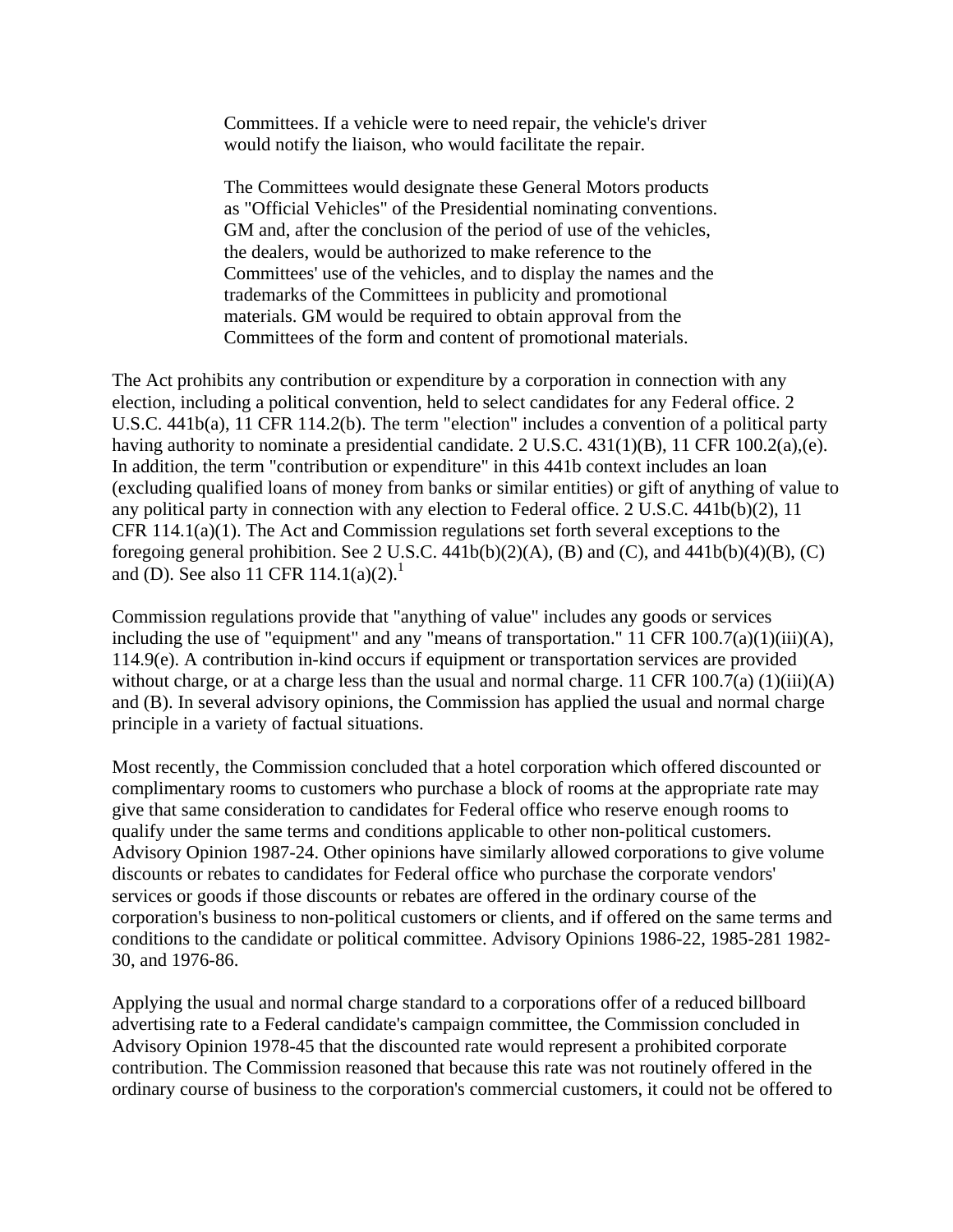the Federal candidate.<sup>2</sup> The Commission reached this conclusion notwithstanding that the corporation had made a "practice" of giving reduced advertising rates "for civic and political purposes."

The foregoing line of opinions affirms the Commission's long standing policy that corporate vendors may sell, and Federal candidates (and their campaign committees) may purchase, goods and services at "usual and normal charge" which charge may reflect discounts or rebates based on business volume, provided the corporation in its ordinary course of business has given the same reductions to non-political customers or clients in the same circumstances. These opinions do not establish the rule that valuable goods or services may be given without any charge to, or payment by, a Federal candidate or political committee. In addition, the claim that the corporate vendor would receive promotional value from the candidate's acceptance and use of the free services or goods does not mean that a prohibited corporate contribution has been avoided.

In Advisory Opinion 1986-30 the Commission concluded that Federal candidates could not obtain the free use of a houseboat, owned by the corporate manufacturer, for a campaign tour through lakes and waterways in their congressional districts, even though the corporation offered the houseboat without charge in order to promote commercial sales during the tour. Consistent with this underlying rationale, the Commission earlier concluded that a candidate who spent personal funds to lease an electric vehicle from a corporation, in part for personal use but also for use as a demonstration vehicle at certain public appearances and for other campaign purposes, had to make a reasonable allocation of the lease costs as a contribution under the Act. Advisory Opinion 1978-48. Furthermore, in Advisory Opinion 1988-12 the Commission recently indicated that the value of an endorsement by political party officials that would assist in the bank's commercial promotion of its credit cards to party members would not validate payments by the bank as consideration for a contractual relationship with the political party. Instead the proposed payments were viewed as prohibited contributions by the bank (also a corporation).

As the foregoing discussion indicates, the Commission's prior opinions applying the Act and regulations to corporate vendors engaged in sale/purchase transactions with candidates and political committees do not represent an exception to the rule that usual and normal charges must be paid to a corporation who offers goods or services to a candidate for Federal office, a political committee, or a political party organization in connection with a Federal election. Only if the circumstances raised by your request warrant an exception such as found in Commission regulations dealing with presidential nominating conventions, would the prohibition of 2 U.S.C. 441b not apply.

As you know, the Presidential Election Campaign Fund Act ("the Fund Act") provides for payments from the Treasury of the United States to the national committees of major political parties to defray expenses incurred with respect to their presidential nominating conventions. 26 U.S.C. 9008(b)(1). Qualified convention expenses are also limited by the Fund Act. 26 U.S.C. 9008(d). Commission regulations implement the Fund Act in several respects. See generally 11 CFR Part 9008.

The regulations provide specifically that expenses of the national committees, or their convention committees, to provide a transportation system in the convention city for use by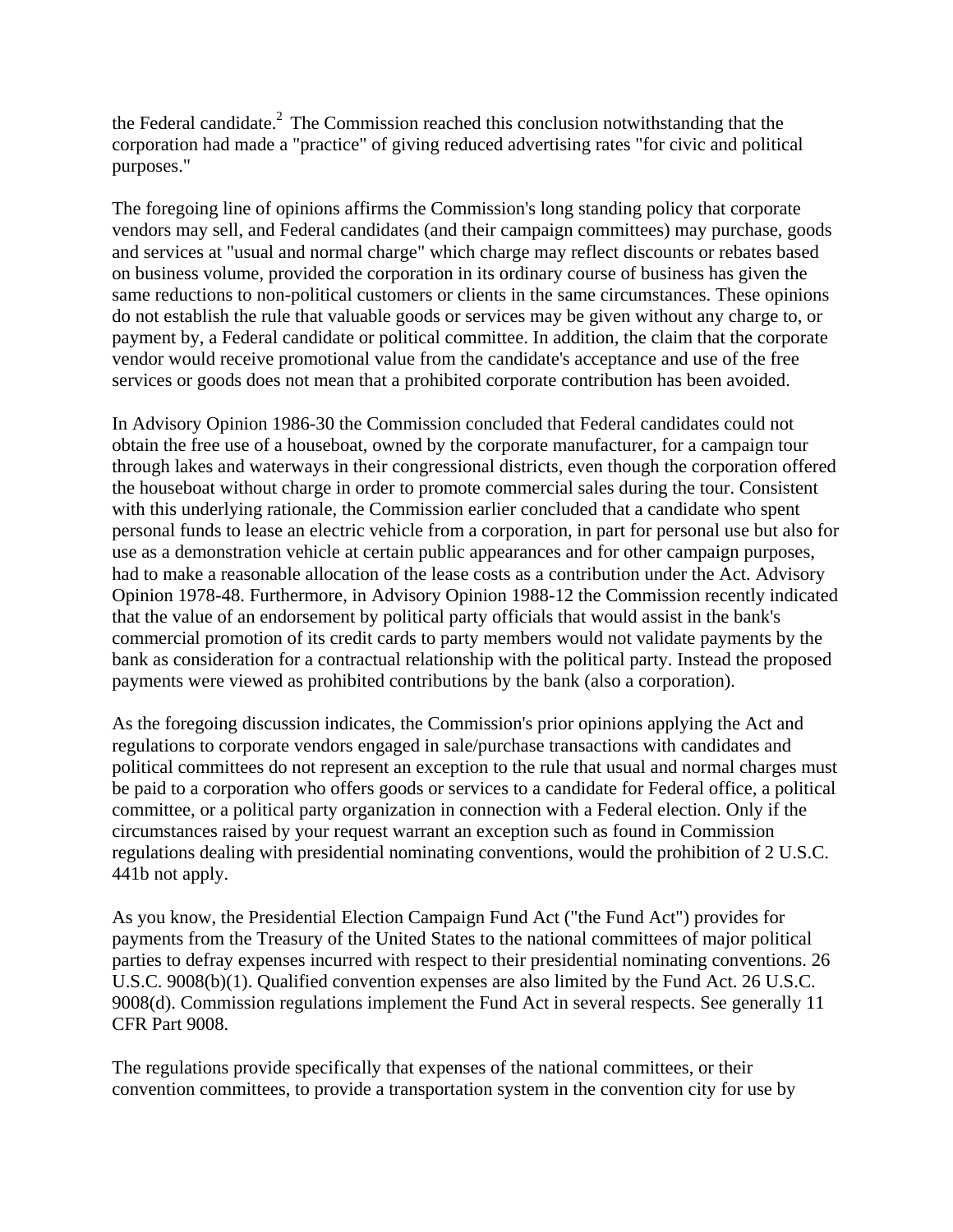delegates and others attending the convention are qualified convention expenses. 11 CFR  $9008.6(a)(4)(vii)$ . The regulations also provide that expenditures of governmental agencies and municipal corporations may be made for transportation services, including the provision of automobiles, with respect to a presidential nominating convention and that such expenditures are not contributions to or expenditures by the national committees. 11 CFR 9008.7(b)(1) and  $(b)(2)(ii)$ .

Another related regulation permits the discounted sale or lease of products or services by retail businesses to the national committees with respect to their presidential nominating conventions. 11 CFR 9008.7(c)(1)(i). This regulation requires that the discount (or reduction) in price be given in the ordinary course of business. Such discounts or reductions also do not count toward the convention expenditure limitation of the national party. 11 CFR  $9008.7(c)(1)(ii)$ .

Local retail businesses may donate funds (or services) to a host committee for its use in defraying convention expenses such as transportation services. 11 CFR 9008.7(d)(3)(i). The amount of such donation must be proportionate to the commercial return reasonably expected by the business during the life of the convention. 11 CFR  $9008.7(d)(3)(ii)$ .

The activities permitted by the foregoing regulations represent narrow and specific exceptions to the prohibitions of 2 U.S.C. 441b in the context of the convention expenditure limit of 26 U.S.C. 9008(d). The Commission's Explanation and Justification for these regulations states, with respect to retail business discounts allowed under 11 CFR 9008.7(c)(1), that "normal discounts" are permitted but that "to prevent illegal contributions" the discounts must be "in the ordinary course of business. In enforcing this standard, the Commission would examine whether such discounts were in accordance with standard practice based on the quantity of similar goods or services sold or provided in similar transactions." 44 Fed. Reg. 63036, 63037(1979) (1 Fed. Election Camp. Fin. Guide (CCH) ¶1313, at pages 1713-1715); see Advisory Opinion 1975-1 (allowing convention transportation services such as lease of automobiles, but only if not provided at less than their fair market value; also allowing reductions in charges in return for purchases of a certain minimum quantity of whatever services or products the corporation deals in if the reductions are offered in the ordinary course of business to others); accord Advisory Opinions 1983-29 and 1982-27 (convention cities allowed to establish and control convention promotion funds comprised of donations from corporations that would be spent to purchase services for party nominating conventions from commercial vendors, but not at less than fair market value).

This GM vehicle loan program represents activity in the ordinary course of business for GM in view of its established two year program of loaning, without charge, fleets of GM vehicles to various conventions, conferences, sporting events and other special events for GM's promotional purposes. GM will benefit from the increased retail car sales through its local dealers, and its proposal to loan 500 vehicles to the Committees without any charge is virtually the same as its two year past practice. In this instance GM proposes to collaborate with its retail dealers in the convention cities to promote their vehicles to convention delegates and attendees through the "Official Vehicles" designation and by means of a GM dealer allowance program. GM dealers will purchase the vehicles and loan them to the Committees with return to, and sale by, the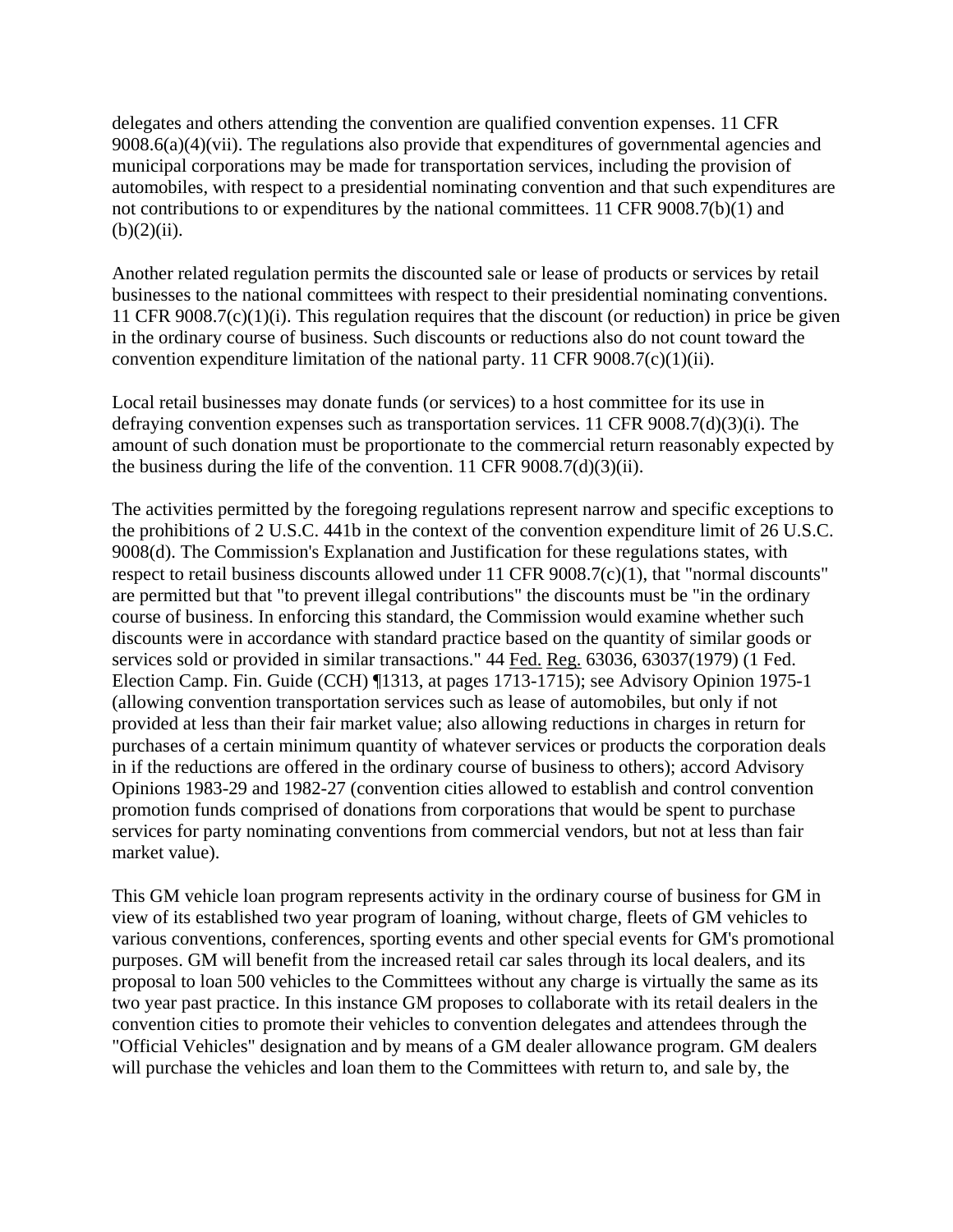dealers after the conventions. The dealers will not pay any operating expenses for the vehicles, or provide drivers, while the cars are in use by the Committees.

The Commission concludes that under the circumstances you present, GM would be permitted to execute its vehicle loan program. Although the program does not fall within the specific exemptions delineated in the national nominating convention regulations, the Commission nevertheless, concludes that the GM program of providing cars without charge falls within the parameters of the kind of activity sanctioned by those regulations. This conclusion is predicated on several factors, most of which would be evident in qualifying under the specific exemptions, such as: the established practice of GM regarding other non-political events; the assumption that the value provided is proportionate to the value provided in similar situations; the obvious commercial benefit that underlies the program; the assumption that such commercial benefit is not outweighed by the value provided; and most important, the unique promotional versus political opportunities that a national nominating convention presents.<sup>3</sup>

The Commission further concludes that GM's vehicle loan program may be arranged through the convention committee or the host committee. Because the value of the program would not be considered a "contribution" for purposes of 2 U.S.C. 441b, the Commission further concludes that the value provided to either a convention committee or host committee need not be reported as an "in-kind contribution," "receipt" or "other income." See 11 CFR 9008.1(b) and 9008.12(a)(2), (b); FEC Form 4, Report of Receipts and Disbursements for a Committee or Organization Supporting a Nominating Convention. Nonetheless, because of the need to assure that the vehicle loan program stays within permissible bounds, and because of the Commission's need to conduct an audit of the convention and host committees, all records pertaining to the vehicle loan program, including contracts or related correspondence or other documentation that would relate to the above-cited factors underlying the Commission's conclusion, must be retained and furnished to Commission auditors. See 11 CFR 9008.8(b), (4)(vi), (vii) and 9008.9.

This response constitutes an advisory opinion concerning application of the Act or regulations prescribed by the Commission to the specific transaction or activity set forth in your request. See 2 U.S.C. 437f.

Sincerely yours,

(signed)

Thomas J. Josefiak Chairman for the Federal Election Commission

Enclosures (1988-12), 1987-27, 1987-24, 1987-8, 1986-30, 1986-22, 1985-28, 1983-29, 1982- 27, 1980-53, 1980-21, 1978-48, 1978-45, and 1975-1)

1/ The only exception in Commission regulations relevant to this request allows corporations to finance certain specific activities with respect to presidential nominating conventions. 11 CFR